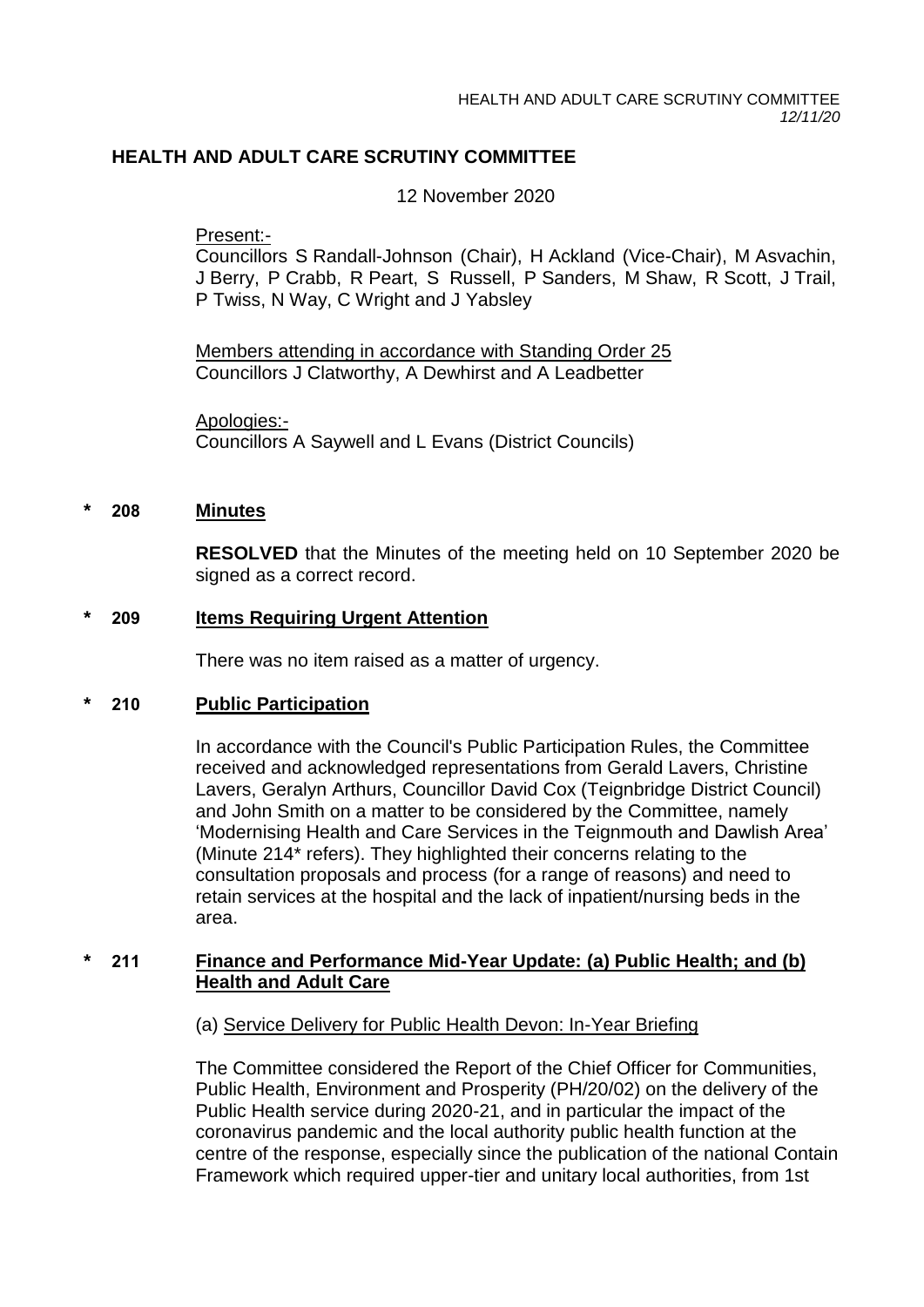July 2020, to establish COVID-19 Health Protection Boards, Local Outbreak Engagement Boards and a Local Outbreak Management Plan. The Report outlined the Public Health's commissioned services as part of the Council's strategic objectives and delivery in line with the agreed budget.

The Chief Officer responded to Members' comments and questions relating to:

- the valuable and ongoing support provided by the Council's Public Health's Nursing and Health Visitors during the pandemic;
- the increased resources dedicated for Domestic Violence during the pandemic with priority for prevention and early intervention;
- the impact of the pandemic on the National Health Checks programme but generally providers had adapted well with use of digital services;
- the level of 'excess' deaths during the pandemic mainly relating to respiratory/heart and stroke conditions which was ameliorated by the current mild winter conditions and which more analysis was being made by Public Health and on which further information could be presented to a future meeting (to include reference to previous years for example over a 5-year period).

The Chair and Members on the occasion of Dr Virginia Pearson's impending retirement thanked her for her frank and clear advice to Members during her dedicated service as Director of Public Health. Dr Pearson thanked the Committee for its support.

# (b) Health and Adult Care: Finance Performance and Mid-Year Update

(Councillor A Leadbetter attended in accordance with Standing Order 25 (1) and spoke to this item at the invitation of the Committee and referred to the resource pressures as a result of the pandemic)

The Committee considered the Report of the Associate Director (Care and Health), Devon County Council and NHS Devon CCG (ACH/20/129) on the mid-year update on the finance and performance of Adult Health and Care and in particular the impact of COVID-19 across the health and care system. The Report outlined the effective partnership working across the system which had maintained continuity of care, supporting and responding to the needs of the most vulnerable people across Devon; and the role of the voluntary and community sector which played a significant and vital part. The Report also outlined how services had been reprioritised in the short term and aligned to national guidance and restrictions.

The Chief Officer for Adult Care and Health and the Head of Service, Adult Care Operations and Health responded to Members' comments and questions relating to: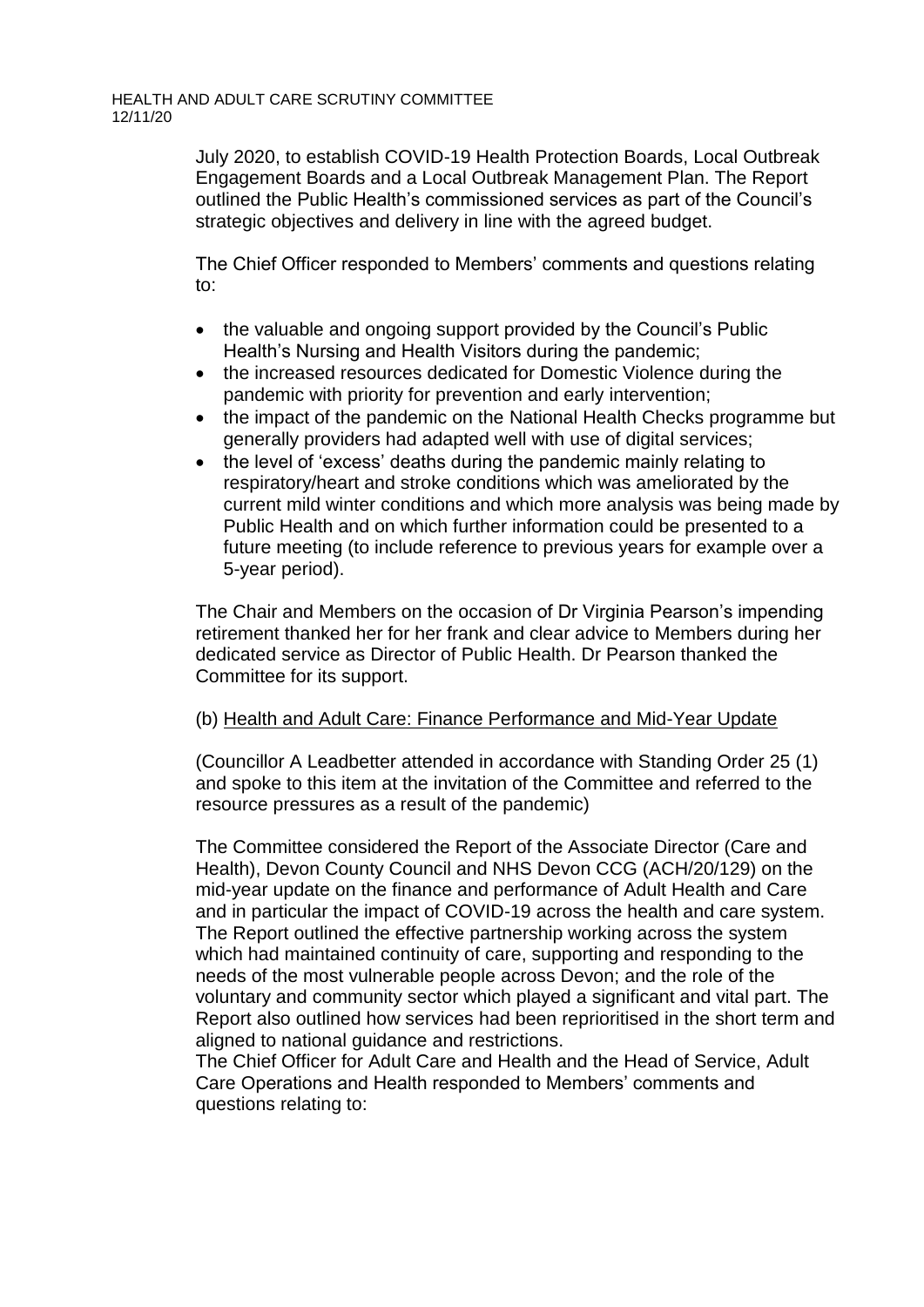- the excellent performance of adult care staff during the pandemic and the relatively low number of fatalities in the County's residential and nursing homes;
- current numbers of adults receiving care were as follows: Older People: 5695; Physical Disability: 1462; Learning Disability: 3151; Autism: 376; and Mental Health: 1006 (as of October 2020);
- unit and demand led cost pressures across health and care services and the impact of the pandemic;
- the actual costs to local authorities and adult social care providers of the pandemic which would far outstrip the Emergency Funding made available by the Government to-date; and
- the risk of already fragile care markets failing which had significantly heightened as a result of the impacts of Covid-19.

Members expressed their concern about the impact of the funding shortfall relating to Covid-19, which was experienced widely among local authorities in the Country.

It was **MOVED** by Councillor C Wright and **SECONDED** by Councillor M Shaw and

**RESOLVED** that this Committee urges and supports the Cabinet to make representations to the Secretary of State for Health and Social Care, requesting adequate funding (the level of which to be advised by Officers) to manage the remainder of the Covid-19 pandemic; and to address the need for a long-term funding settlement for adult social care.

## **\* 212 Update on the Phase 3 Elective Care Restoration Programme in Devon**

The Committee considered the Report of the Deputy Director, In house Commissioning, NHS Devon Clinical Commissioning Group on an update on the NHS Devon CCG programme for Elective Care Restoration, as part of the Devon Phase 3 Restoration Plans.

The Devon system recovery plans made progress to achieving the national ambition, but do not fully meet the requirements, due to a number of factors, including physical space and theatre loss, and measures to ensure a COVID safe environment. It detailed progress in 7 priority areas (i) outpatient appointments an impatient/day case procedures, (ii) elective waiting lists and performance; (iii) communication to patients waiting for planned care; (iv) ereferrals from primary care (v) virtual first outpatient and follow-up; (vi) use of advice and guidance/patient follow ups; and (vii) implementation of NICE selfisolation and testing guidance. The Report outlined measures to improve capacity and performance and the financial considerations.

The Associate Director and the STP Primary Care Medical Director responded to Members' comments and questions relating to: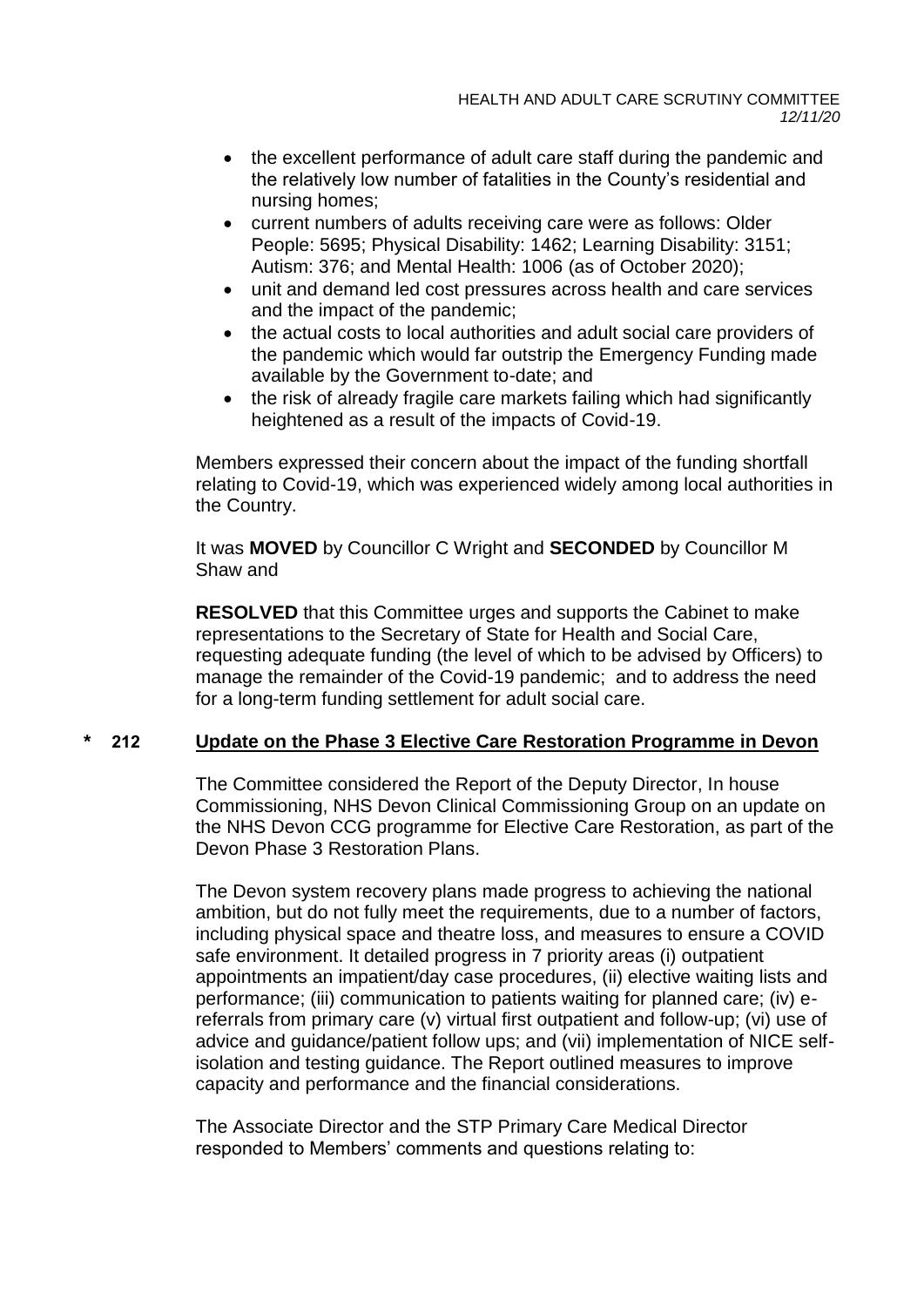HEALTH AND ADULT CARE SCRUTINY COMMITTEE 12/11/20

- whilst the position had improved, capacity and productivity were likely to come under further pressure due to continuing winter pressures and the 'second wave' of the pandemic and that the resulting back-log would have to be addressed over time;
- the benefits of the new EpicCare Link (a secure web-based portal) to utilise Document Management to transfer hospital correspondence to GPs; and communication with GP's relating to prioritisation of waiting lists according to clinical need; and
- ways of meeting the needs of patients who were unable to access digital systems.

The Chair thanked the Associate Director for his report and requested an update at a future meeting.

#### **\* 213 Devon Partnership Trust CQC Inspection - Improvement Plan**

(Councillor Mandy Darling (Torbay Council, Scrutiny Lead for Health and Adult Care) spoke to this item at the invitation of the Committee relating to questions about staffing levels, the need for additional resources and provision of local inpatient beds and out of county placements).

The Committee considered the Report the Director of Corporate Affairs (DPT) on the Care Quality Commission's (CQC) planned and unannounced inspections of four of the Trust's 'core services' alongside the annual Well-Led inspection.

The CQC's published report in relation to the 2019 Core Service with Well-Led inspection highlighted key themes for the Improvement Action Plan. Action Plans had also been developed arising from the unannounced inspections.

In August 2020, a Quality Surveillance Group had been convened led by NHS England / NHS Improvement, at the request of the NHS Devon Clinical Commissioning Group, attended by Care Quality Commission, NHS England Specialist Commissioning and Devon Partnership NHS Trust. The purpose of the QSG was to consider whether the Trust had robust systems and process in place to manage the quality and safety of care.

The Trust presented the improvement action already undertaken and the progress that had been made in response to the concerns. The Quality Surveillance Group had resolved that robust assurance had been received and that no further formal action was required of the Trust. Enhanced partnership working had been agreed as an outcome of the meeting, to ensure that the Trust was supported and enabled to enact some of the changes required that were not fully in its control to deliver.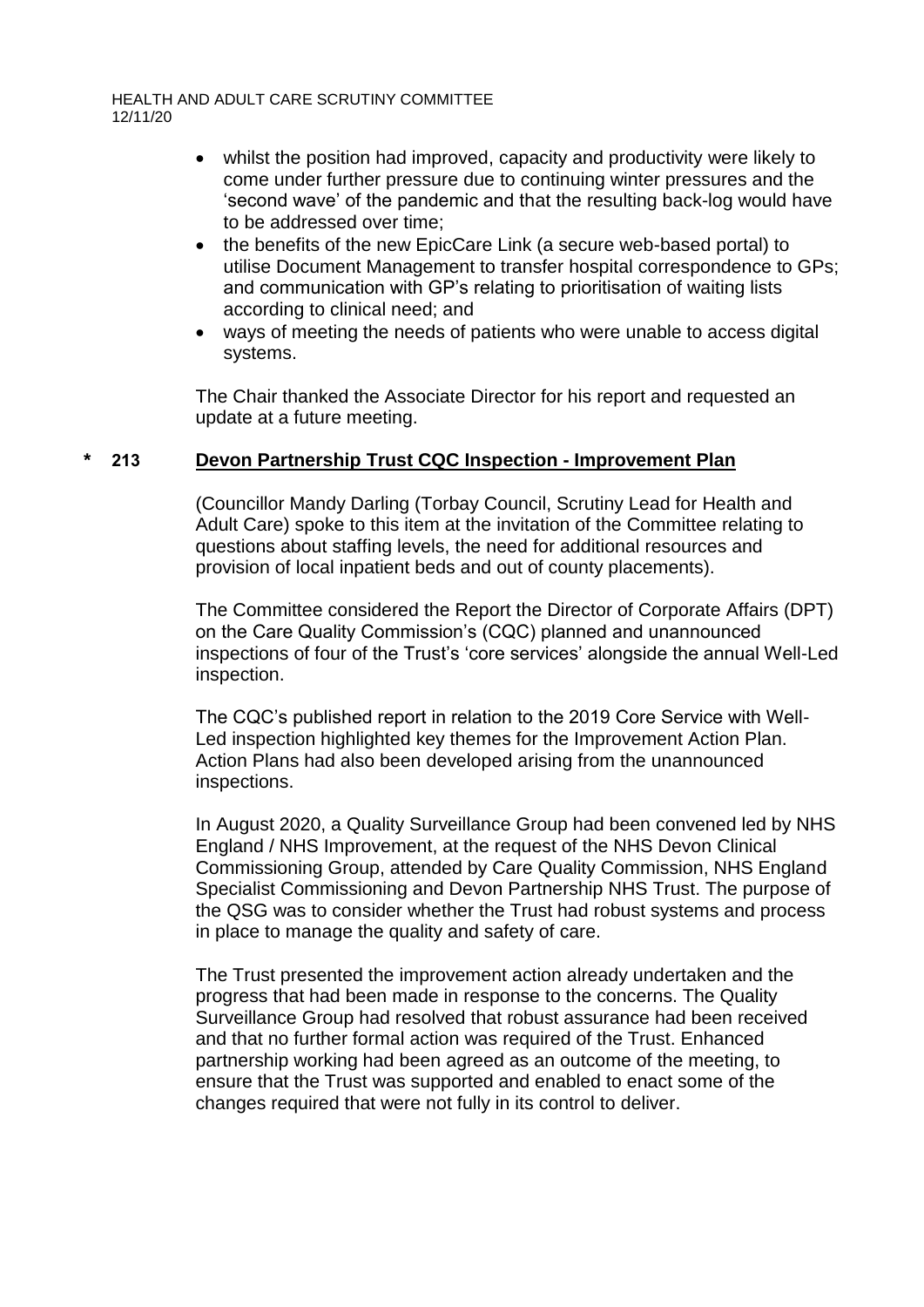The DPT would be working closely with the CQC and Clinical Commissioners to continue to monitor progress and provide overall assurance that services were safe.

The Chief Executive (DPT) and Director of Nursing responded to Members' comments and questions relating to:

- the number of wards and Registered Mental Health Nurses across the DPT footprint and the vacancy rate for nurses of 16% and the national problems relating to recruitment and retention;
- the general shortage of inpatient provision in the region and work to provide additional inpatient resources in Torbay, work with the private sector for additional provision for women in the South West and work with the County Council community care teams to ameliorate pressures across the system with safe and effective care; and
- quality assurances and the ongoing work to support staff within the service particularly during the current pandemic.

The Chair thanked the DPT officers for their report and requested updates on progress for a future meeting.

## **\* 214 Modernising Health and Care Services in the Teignmouth and Dawlish area**

Councillors J Clatworthy and A Dewhirst attended in accordance with Standing Order 25 (2) and spoke to this item. Councillor Clatworthy referred to the impending report of Healthwatch and the minimum impact on Dawlish health care services. Councillor Dewhirst referred to local community objections to the proposals (based on a range of issues) and support for the retention of care services at Teignmouth Community Hospital and the role of the Scrutiny Committee within this process.

Councillor Dewhirst also presented a petition of 2783 signatories against the proposals.

The Committee considered the Report of the Devon Clinical Commissioning Group on the progress of the consultation relating to proposals for the reconfiguration of health and care services in Teignmouth and the Dawlish area. The Report followed previous presentations and updates to this **Committee.** 

The formal public consultation on the future delivery of services in the Teignmouth and Dawlish areas had ended on 26 October 2020, with more than 1,000 people having taken part.

Starting on 1 September 2020, the consultation had invited views and comments on a proposal by Devon Clinical Commissioning Group (CCG) that arose from plans by Torbay and South Devon NHS Foundation Trust (TSDFT)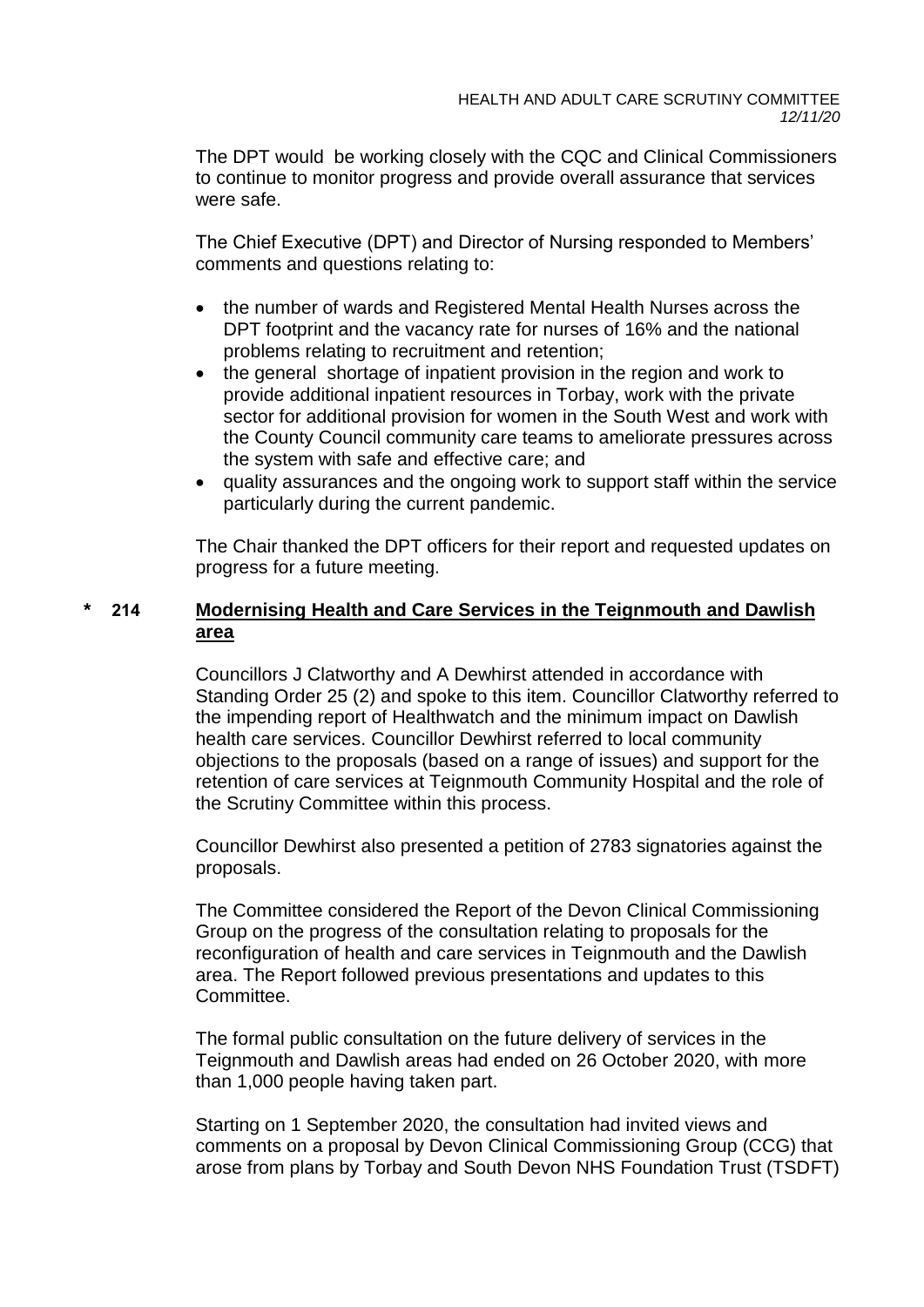HEALTH AND ADULT CARE SCRUTINY COMMITTEE 12/11/20

> to build a new £8 million Health and Wellbeing Centre in the heart of Teignmouth. This would house Channel View Medical Group, the local health and wellbeing team, Volunteering in Health and possibly one of the existing Teignmouth pharmacies.

The proposal for consultation had consisted of four elements:

(i) Move the most frequently used community clinics from Teignmouth Community Hospital to the new Health and Wellbeing Centre;

(ii) Move specialist outpatient clinics, except ear nose and throat clinics, from Teignmouth Community Hospital to Dawlish Community Hospital, four miles away

(iii) Move day case procedures from Teignmouth Community Hospital to Dawlish Community Hospital; and

(iv) Continue with a model of community-based intermediate care, reversing the decision to establish 12 rehabilitation beds at Teignmouth Community Hospital

The consultation document had stated that if the proposal was approved, Teignmouth Community Hospital would no longer be needed for NHS services, and it would be likely to be sold by Torbay and South Devon NHS Trust, with the proceeds reinvested in the local NHS.

The Report outlined the consultation process, the role of Healthwatch, and evaluation of alternative options.

The Director for Out of Hospital Commissioning, CCG responded to Members' questions and discussion points included:

- ownership of the Hospital building by the Trust:
- no planning application relating to the new proposed Hub had been submitted at this point;
- due to timing the Healthwatch Report on the results of the consultation had not been completed ready for report to this meeting;
- the process to evaluate the efficacy of the different options prior to the CCG Board meeting 17 December when a decision was expected; and
- the role of this Committee in assessing the outcome of the consultation process and evaluation of proposals.

Members referred to the need for an opportunity to interrogate the evidence in the interests of transparency so the public could have confidence that the consultation was conducted with rigour and fairness before a decision was made by the Clinical Commissioning Group.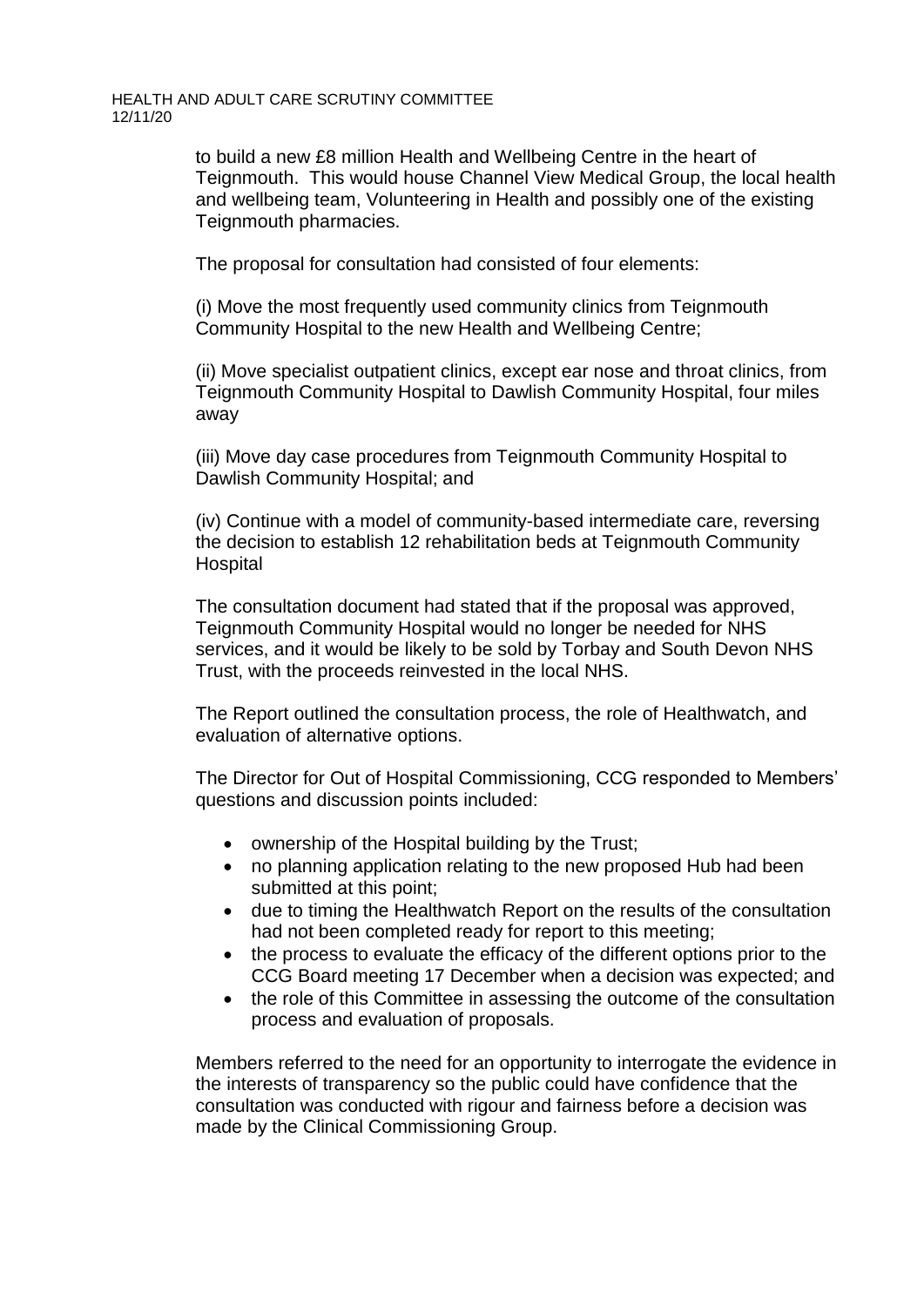It was **MOVED** by Councillor H Ackland, **SECONDED** by Councillor M Asvachin and

**RESOLVED** that a Spotlight Review be arranged to evaluate the evidence from the final report of Healthwatch and with the benefit of sight of the evaluation process prior to a decision of the Devon Clinical Commissioning Group Governing Body expected at its meeting on 17 December 2020.

# **\* 215 Devon Doctors Care Quality Commission: Improvement Plan**

The Committee considered the Report of the Chief Executive Officer of Devon Doctors on the Care Quality Commission (CQC) Inspection held in July 2020. Following the inspection, six conditions and five requirements had been placed upon the Organisation.

The Report outlined the improvements made to date against the Conditions set out by the CQC.

The Conditions related to: (i) Generating the plan, (ii) Improving the Devon NHS111 Service, (iii) Improving Out of Hours Triage; (iv) and (v) Improving Governing and Quality Processes, and (vi) Improving Patient Safety.

The CEO and Interim Associate Director of Corporate Assurance responded to Members' questions and discussion points which included.

- the need for sustained and continued improvement to give assurance that the Organisation was delivering against the Conditions and Requirements;
- processes for the oversight of patients while they were experiencing delays (comfort calling);
- Redesigned Governance and Patient Safety processes;
- oversight of the work plan with scrutiny and challenge in partnership with CCG / CQC colleagues;
- delivering change while meeting the increasing demands of seasonal illness, Covid-19, and delivering a Think 111 plan in a new location;
- staff attrition for the delivery of the 111 service improvements and the challenges of changing behaviours and practice in relation to a safe, efficient and effective triage service;
- change to governance, recruitment, patient safety, and operational processes;
- the significant level of recruitment in to 111 Health Advisors and Service Advisors roles, redesigning the recruitment and training delivery model to improve quality of call handlers within the service and reduction in the attrition rate in these staff groups;
- revised operational triage model to improve clinical efficiency of the Out of Hours service;
- monitoring of individual clinician efficiency (covering both performance and quality) within the Out of Hours service;
- reduced sickness and improved culture within the Organisation: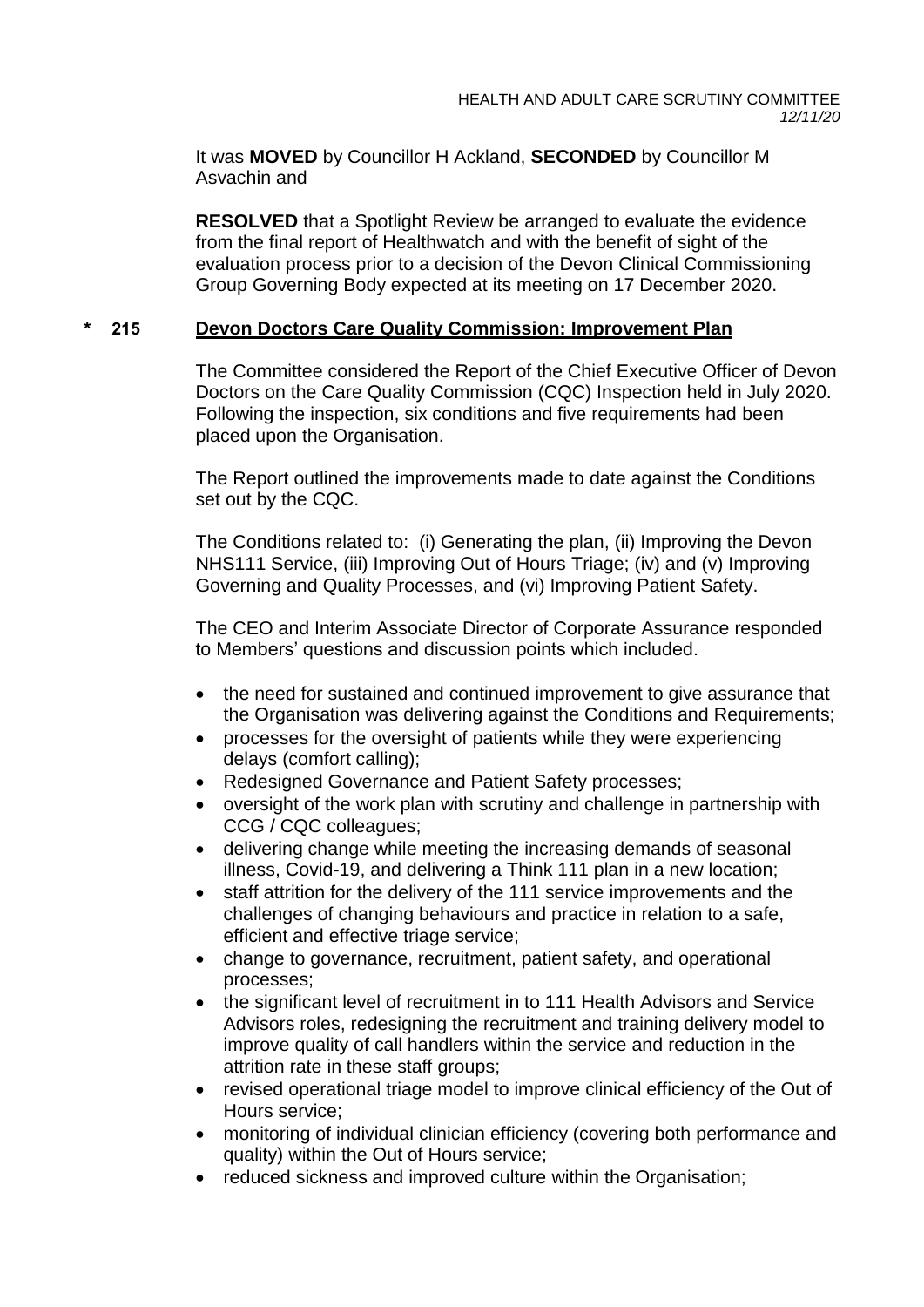HEALTH AND ADULT CARE SCRUTINY COMMITTEE 12/11/20

- development of cultural improvement with an Organisation-wide staff survey currently being conducted which would be used to inform the detailed and longer-term cultural improvement plan; and
- development of a new approach to clinical recruitment across Devon with other partner organisations.

Members were reassured with the progress being made and ongoing work to address the concerns identified. The Chair thanked the Officers for the report and response to Members' questions and asked that a progress report be brought to a future meeting.

## **\* 216 Standing Overview Group: Devon System Winter Plan / Devon Safeguarding Adults Partnership**

The Committee considered the Report of the Members (CS/20/20) on its meeting held on 23 October 2020 when it had received presentations on winter planning in the Health and Adult Care system and the work of the Devon Safeguarding Adults Partnership. The presentations covered the Devon System Winter Plan referring to the Devon Approach, COVID-19 testing, Infection Control and prevention, delivering an expanded Flu Vaccination Programme, Primary Care, Locality Winter Planning, workforce resilience, and communication and public messaging. The report outlined the issues identified by Members relating to the above.

The Group had also considered the Devon Safeguarding Adults Partnership Annual Report 2019/20.

The Committee noted the Report and requested further information on the level on the take-up of flu vaccination (information to be supplied by Public Health).

## **\* 217 Work Programme**

The Committee noted the current Work Programme subject to inclusion of the topics arising from this meeting.

[NB: The Scrutiny Work Programme was available on the Council's website at [https://www.devon.gov.uk/democracy/committee-meetings/scrutiny](https://www.devon.gov.uk/democracy/committee-meetings/scrutiny-committees/scrutiny-workprogramme/)[committees/scrutiny-workprogramme/\]](https://www.devon.gov.uk/democracy/committee-meetings/scrutiny-committees/scrutiny-workprogramme/)

## **\* 218 Information Previously Circulated**

The Committee noted the following list of information previously circulated since the last meeting:

(a) Torbay and South Devon NHS Foundation Trust Updates: 30 October, 16 October, 2 October, and 18 September 2020.